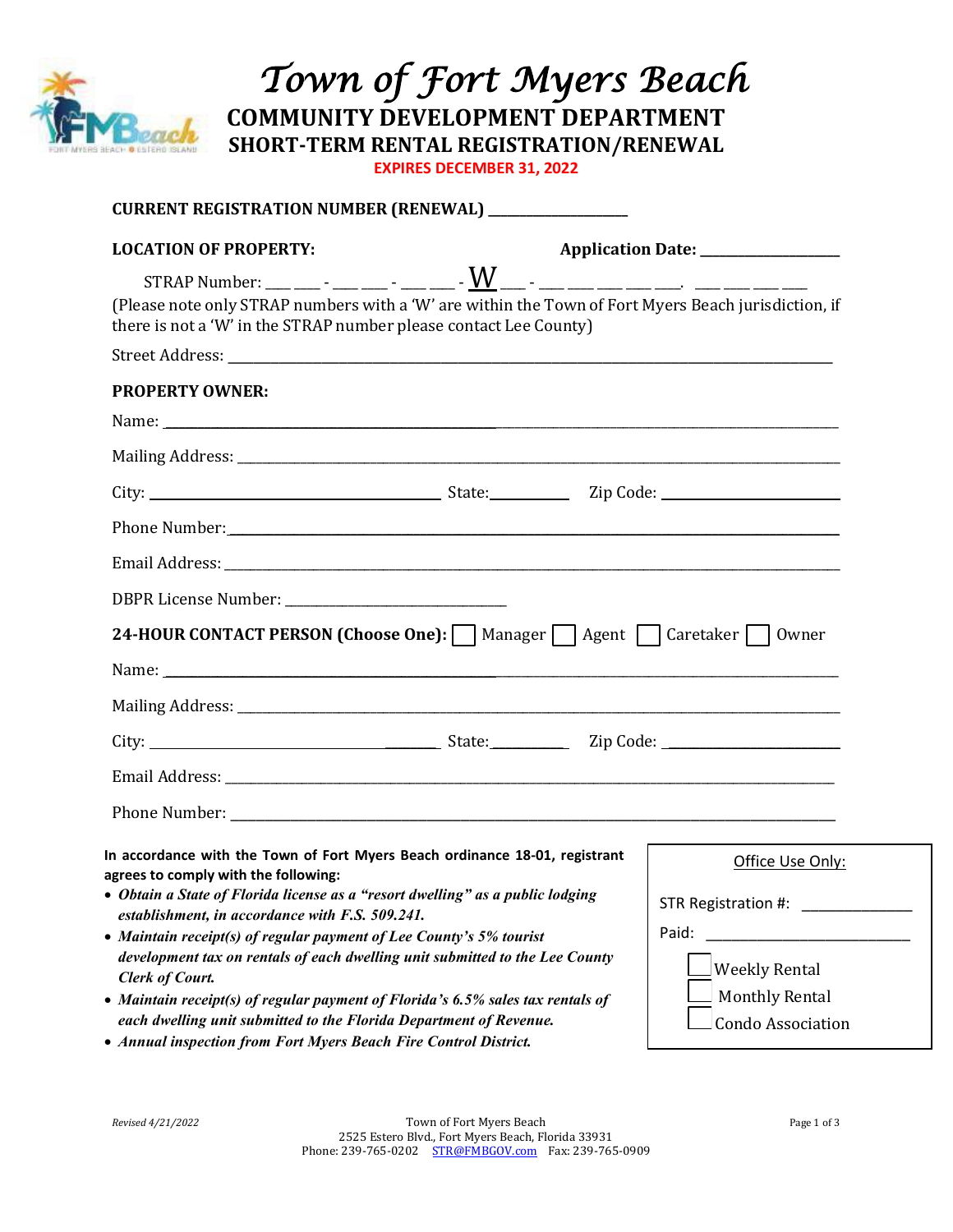

## *Town of Fort Myers Beach* **COMMUNITY DEVELOPMENT DEPARTMENT SHORT-TERM RENTAL REGISTRATION/RENEWAL EXPIRES DECEMBER 31, 2022 SHORT-TERM RENTAL AGREEMENT**

The owner of the short-term rental is responsible for compliance with the provisions of Ordinance 18-01 and LDC Sec. 34-2393, Code of Conduct. Additionally, a 24-hour contact person is required pursuant to Ord. 18-01.

Each unit available for short-term rental on a single property must be registered separately. The short-term rental registration fee is \$300.00 per unit. Registration fees are non-refundable. Registration fees can be mailed to the Town of Fort Myers Beach, 2525 Estero Blvd., Fort Myers Beach, FL, 33931. Checks should be made payable to the Town of Fort Myers Beach. Credit card payments can be requested by email to [STR@fmbgov.com.](mailto:STR@fmbgov.com)

Registration renewals are due October 1st to December 15th of each year. Renewal fees are \$300.00. Any registration not renewed and paid for shall be automatically voided. The holder of a voided registration shall comply with the Town in the same manner as a new short-term rental registration and pay the new registration fee. Once a license is voided, no short-term rental activity may occur on the property, and the property may not be advertised as a short-term rental.

The Town of Fort Myers Beach short-term rental property registration number shall appear on all forms of rental unit advertising including but not limited to yard signs and internet advertisements. Any advertisements shall include the registration number on the home page of the advertisement.

The registration number issued shall not be transferred, assigned, or used by any person, owner, or agent of owner, other than the person to whom the number was issued. Registrant may, however, change 24-hour contact up to 3 times a year at no charge. Any more than 3 changes, a \$25 fee will be assessed.

The registrant agrees to comply with the Town's short-term rental regulations. The registrant understands and agrees to comply with all applicable local, state and federal laws, regulations and standards, to include, but not be limited to Chapter 509, Florida Statutes, Rules Chapter 61C and 69A Florida Administrative Code; the Fort Myers Beach Fire Control District; the Lee County Tax Collector; the Florida Department of Revenue; and the Florida Department of Business and Professional Regulation Vacation Rental Dwelling License issued pursuant to Chapter 509, Florida Statutes.

Signature: The contraction of the contraction of the Printed Name

Property Owner or Authorized Agent/Representative

By signing above, the registrant acknowledges they have read, understand, and will abide by all Short-Term Rental rules and regulations.